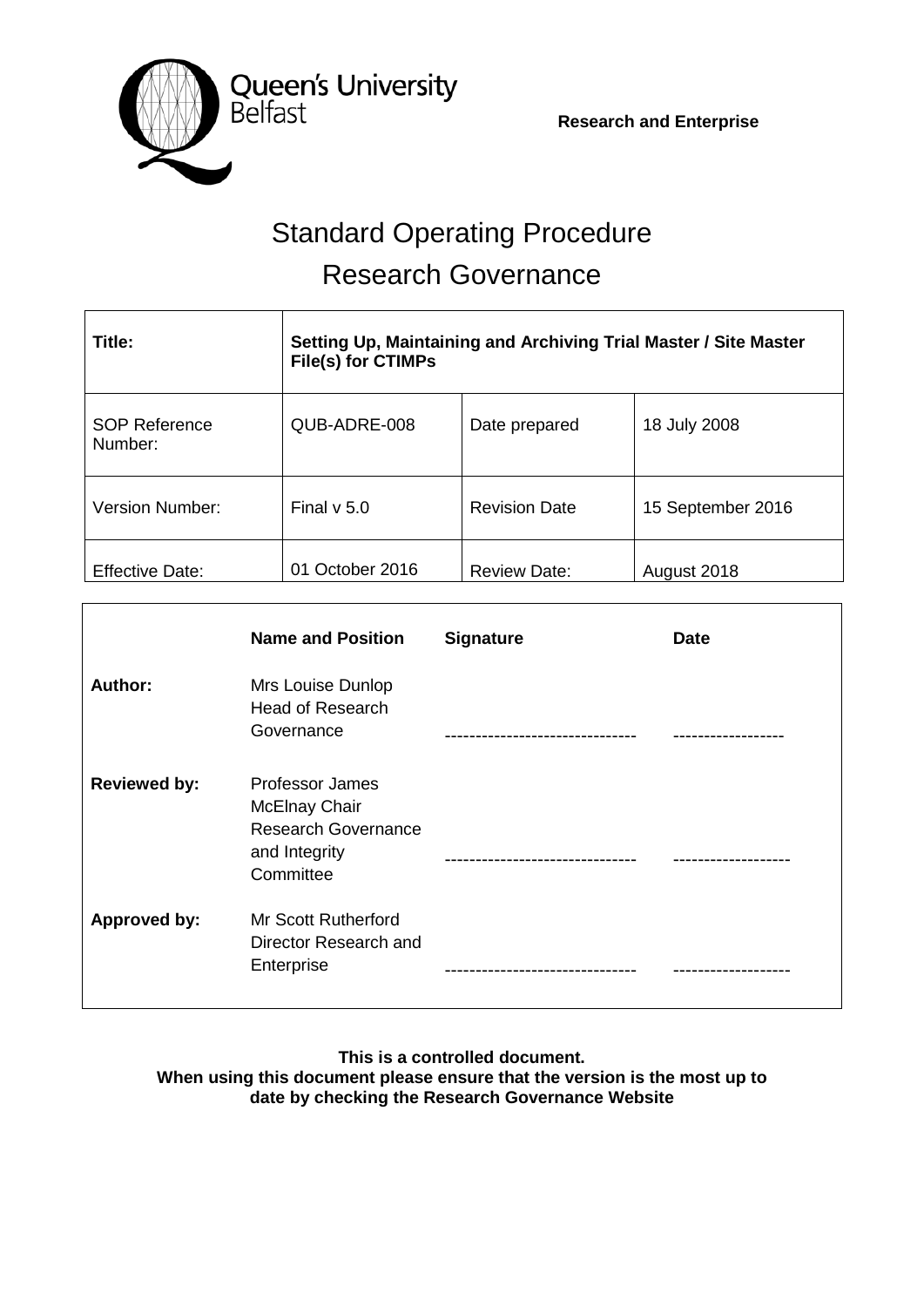# **Do Not Copy**

# Revision Log

| <b>Previous Version</b> | Date of             | Reason for                                                       | <b>New Version</b> |
|-------------------------|---------------------|------------------------------------------------------------------|--------------------|
| number                  | Review/Modification | Review/Modification                                              | <b>Number</b>      |
| Final $v$ 1.0           | 10/11/09            | <b>Annual Review</b>                                             | Draft $v$ 2.0      |
| Draft $v$ 2.0           | 10/11/10            | <b>Annual Review/ Update</b><br>following MHRA GCP<br>Inspection | Final $v$ 2.0      |
| Final $v$ 2.0           | 20/08/12            | Periodic Review and<br><b>Revision of Archiving</b><br>Process   | Final $v$ 3.0      |
| Final $v$ 3.0           | 21/10/14            | <b>Periodic Review</b>                                           | Final $v$ 4.0      |
| Final $v$ 4.0           | 15/09/16            | <b>Periodic Review</b>                                           | Final $v$ 5.0      |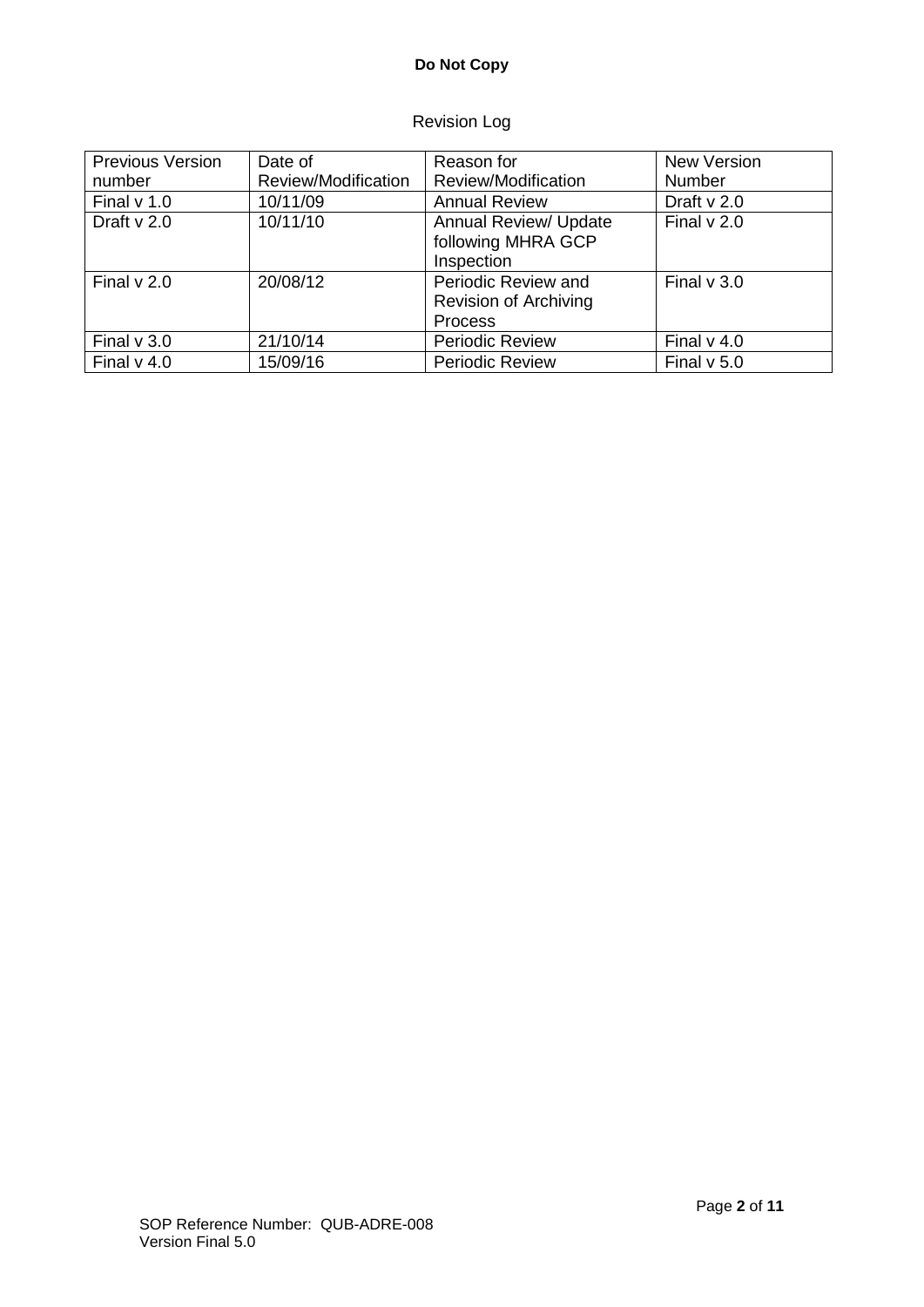## **1. Purpose**

This Standard Operating Procedure (SOP) describes the essential documentation which is required to be held and maintained within a Trial Master File (TMF) and/or Site Master File (SMF). It also outlines the requirements for the storage and archiving of trial data.

It is a legal requirement under the **Medicines for Human Use (Clinical Trials)** [Regulations 2004](http://www.opsi.gov.uk/si/si2004/20041031.htm) to have a TMF. In addition, it demonstrates compliance with the [DHSSPS Research Governance Framework.](http://www.dhsspsni.gov.uk/research_governance_framework.pdf) Therefore, all University Sponsored/Cosponsored research involving the NHS/HSC should comply with this SOP.

#### **2. Introduction**

[The European Clinical Trials Directive](http://ec.europa.eu/health/human-use/clinical-trials/index_en.htm) was introduced to ensure the standardisation of research activity in clinical trials; the initiation, conduct, recording and reporting of clinical research. As part of this standardisation a minimum list of essential documents has been identified, which must be filed in a timely manner to assist with the successful management of the trial.

A TMF, which is a standardised filing system, should be established at the beginning of the trial i.e. as soon as the protocol is developed. It allows for the effective storage of all documentation relating to the clinical research. It should be noted that not all documents will be of relevance to every project and therefore the content of the TMF, or in the case of multi-centre trials the SMF, will vary from study to study. The various documents are filed into sections as detailed in Appendix 1.

A final close-out of a trial can only be done when the monitor (i.e. the independent assessment of compliance with the protocol) has reviewed both the investigator's and sponsor's files and confirmed that all necessary documents are in the appropriate files.

Direct access for all trial-related records should be made available to the monitor, auditor (i.e. the person who assesses to ensure the trial is conducted in accordance with GCP requirements), Research Ethics Committee or Regulatory Authority (MHRA) on request.

#### **3. Scope**

This SOP applies to all studies where the University is acting in the capacity of Sponsor, or lead in a Co-Sponsorship arrangement. It applies to all members of University staff; both academic and support staff as defined by Statute 1, including honorary staff and students.

#### **4. Responsibilities**

#### **4.1 Chief Investigator**

The Chief Investigator (CI) has overall responsibility for the content of the maintenance of the TMF. The day to day maintenance can be delegated to another member of the research team and this should be recorded on the study delegation log (SOP QUB-ADRE-005). The person responsible will undertake the duties to meet the responsibilities of the Sponsor in relation to the maintenance of all essential documents for the study. It is the CI's responsibility to ensure that the TMF is archived in accordance with EC Directive 2005/28/EC,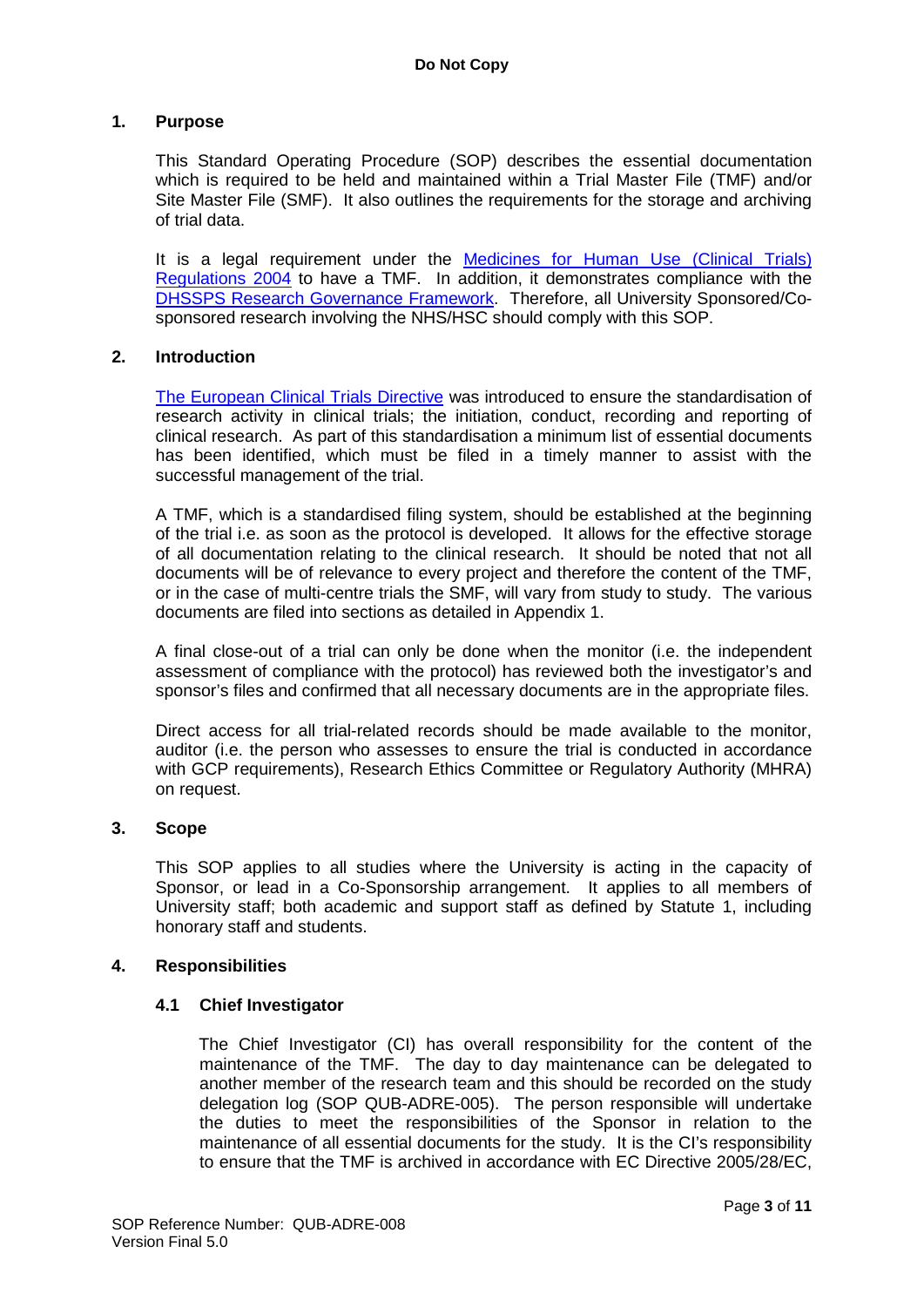the guidance from the European Commission (Eudralex Volume 10, Chapter V) and this SOP.

## **4.2 Site Principal Investigator**

In the event of a multi-centre trial, a Site Master File (SMF) must be set up and maintained by the Site Principal Investigator (SPI) at each participating Centre for each trial. It is the SPI's responsibility to ensure that the SMF is archived in accordance with the agreement in place with the Sponsor.

#### **4.3 Sponsor's Research Governance Project File**

As well as the investigator establishing a Trial Master File, the Research Governance Team will also establish a Research Governance Project File. This will contain copies of the relevant regulatory and ethical approvals and the essential documentation required to support these approvals and comply with the DHSSPS Research Governance Framework.

The University's Research Support Office will be responsible for maintaining the appropriate financial information and the Contracts and IP Office will maintain the contractual information associated with the study.

#### **5. Procedure**

#### **5.1 Setting up a TMF/SMF: Content and Structure**

As soon as an outline protocol has been developed and/or contact made with the Sponsor, a TMF/SMF should be established. The content should comply with the principles of the guidance from the European Commission (Eudralex Volume 10, Chapter 5).

The table in Appendix 1 details the recommended format and content of the TMF/SMF. As a rule, any study related approvals and communication not listed should also be retained. Appendices 2 and 3 are content checklists for the Sponsors TMF and the CI TMF/SMF respectively, which should be held as an index in the file.

A lever arch file(s) is the best format for the storage of essential documentation, though secure filing cabinets can be used. The chosen format should be clearly labelled with the:

- Title of the protocol;
- Protocol number;
- For site specific files, the site name, address and telephone number.

It should be noted that a TMF/SMF may consist of more than one volume. Should this be the case label the files accordingly e.g. File 1 of 3, File 2 of 3 and File 3 of 3.

File the documents in the appropriate sections as detailed in Appendix 1, then in chronological order within each section.

As the project progresses trial documents may require amendment. It is necessary to keep amendments in chronological order indicating the changes made and the dates they are implemented. Old documents/versions must also be retained.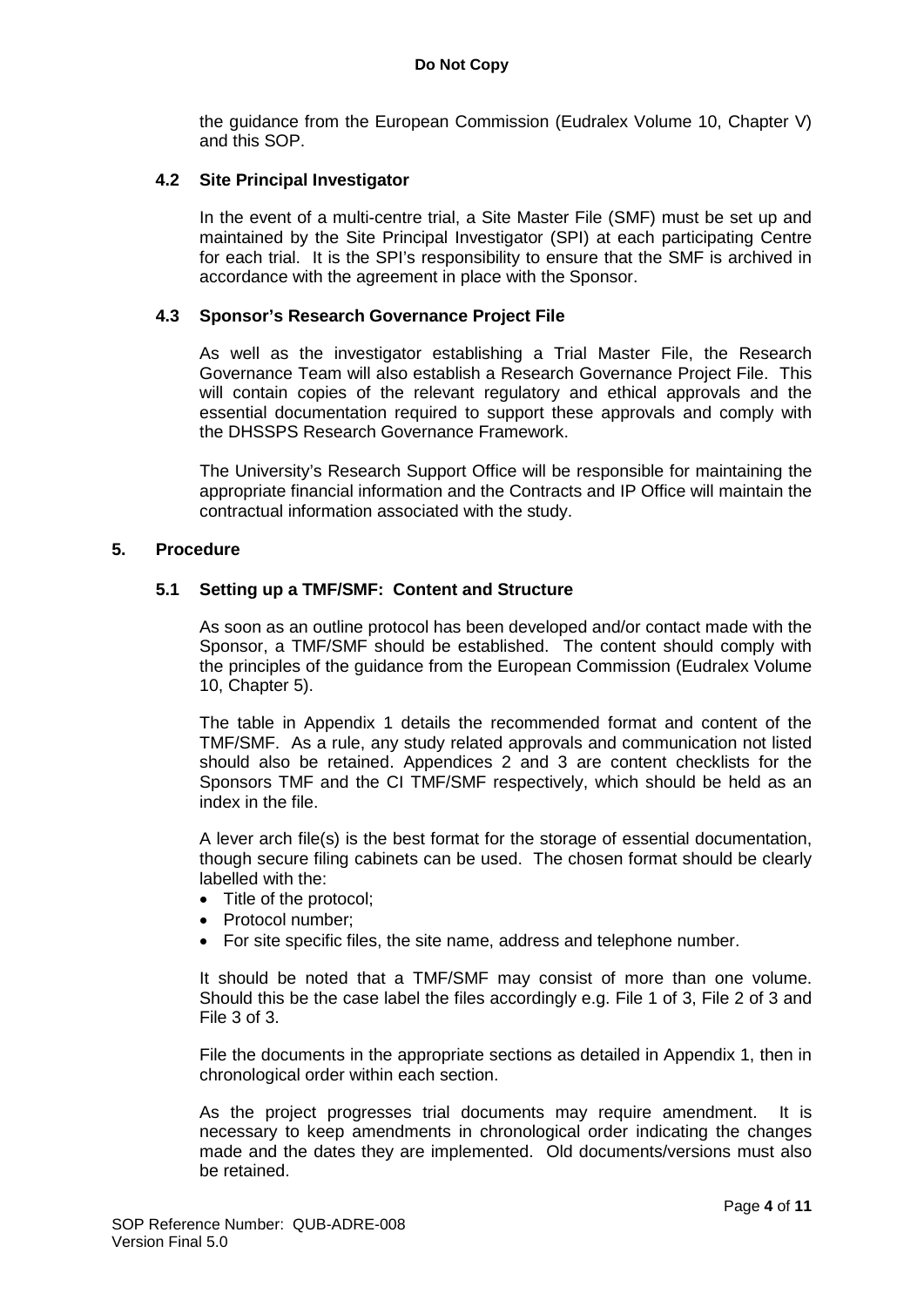Where certain sections, outlined in Appendix 1, are not applicable to your study, it is good practice to detail a note in the file / section explaining why this section is not required.

# **5.2 Storage**

As the TMF/SMF contains essential original documents and/or confidential data it is important that they are retained in a secure location and in secure conditions. During the study duration, the CI (SPI for multi-centred studies) must retain the TMF/SMF in their main office in a locked filing cabinet/cupboard and the room must be locked.

# **5.3 Archival**

Non-CTIMP studies should be archived according to the relevant University SOP (QUB-ADRE-26). CTIMP studies must be archived according to EC Directive 2005/28/EC, the guidance from the European Commission (Eudralex Volume 10, Chapter V) and this SOP. Directive 2005/28/EC Article 20 states: *"The media used to store essential documents shall be such that those documents remain complete and legible throughout the required period of retention and can be made available to the competent authorities upon request. Any alteration to records shall be traceable."*

Compliance with the detailed guidance available in Eudralex Volume 10, Chapter V on the archiving process should be seen as a requirement of GCP.

Once the study is complete the CI will collate together and ensure that all relevant information required to reconstruct the conduct of the trial should be reconciled in the TMF/SMF, as appropriate. It is recommended that all trial related documents are centrally archived to prevent accident damage, amendment, loss or destruction. Any change in ownership and location of documentation should be recorded in order to allow for the tracking of archived records.

Electronic versions of documentation should be archived using a suitable media and must have controlled access with an audit trail generated. This is to ensure that records cannot be altered after the completion of the trial. When original records are transferred to other media, for the purpose of archiving, the system of transfer should be validated with approval from an appropriate member of the research team in accordance with a defined quality assurance system.

The storage facilities used should be secure and adequately protected from physical damage. The documentation should be retrievable within a reasonable timeframe if requested by the MHRA.

The TMF/SMF is a controlled document and therefore access should be restricted to authorised personnel only such as the study staff, the Sponsor and Regulatory Authorities.

If an investigator becomes unable to be responsible for their essential documents (e.g. due to retirement) the Sponsor must be notified as to whom the responsibility has been transferred to.

The documents to be retained by the investigator may be stored in commercial archives. An archive index / log should be maintained by the Sponsor / contract research organisation to record all TMFs/SMFs that have been entered into the archive, and to track and retrieve documents on loan from the archive.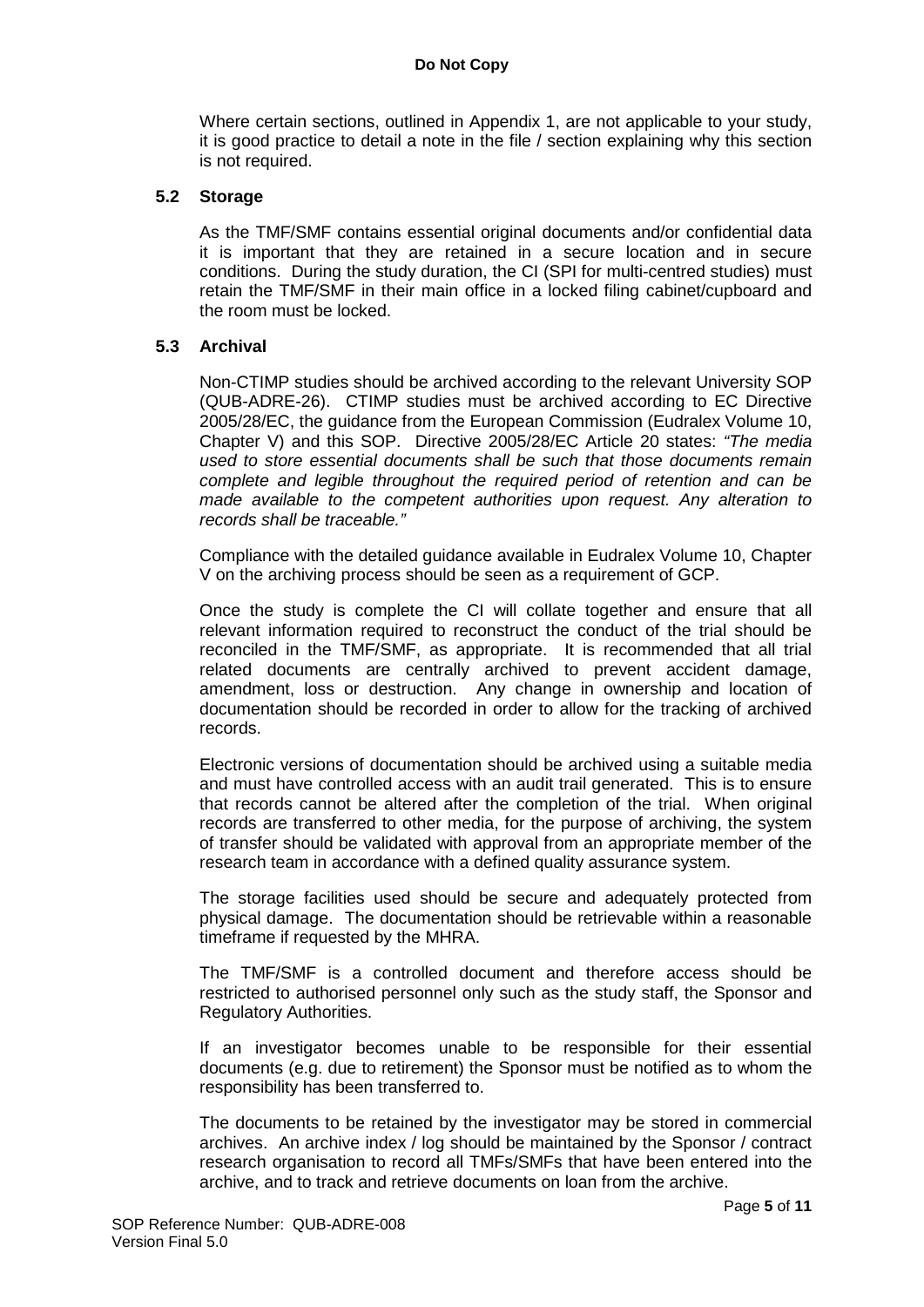# **5.4 Retention of Essential Documents**

#### **5.4.1 Trials which are not to be used in regulatory submissions**

Essential documents of the Sponsor/trial organisers and investigators, from trials that are not to be used for regulatory submissions, should be retained for **at least five years after completion of the trial**. These documents should be retained for a longer period if required by the applicable regulatory requirement(s), the Sponsor or the funder of the trial.

#### **5.4.2 Trials to be included in regulatory submissions**

The Sponsor/or the person with responsibility on behalf of the Sponsor should retain all sponsor-specific essential documents. The retention of these documents should conform with the applicable regulatory requirement(s) of the country(ies) where the product is approved, and/or where the Sponsor intends to apply for approval(s).

The Sponsor-specific essential documents should be retained until **at least two years after the last approval of a marketing application in the EU**. These documents should be retained for a longer period if required by the applicable regulatory requirement(s) or if needed by the Sponsor.

The requirements to *Annex 1 to Directive 2001/83/EC* shall be complied with.

In addition the *GCP requirements CPMP/ICH/135/95* apply.

#### **6. References:**

[International Conference on Harmonisation –](http://www.ich.org/products/guidelines/efficacy/efficacy-single/article/good-clinical-practice.html) Good Clinical Practice (ICH GCP). (last [accessed September](http://www.ich.org/products/guidelines/efficacy/efficacy-single/article/good-clinical-practice.html) 2016)

[European Commission, Brussels, ENTR/F/2/D \(2002\)](http://ec.europa.eu/health/files/eudralex/vol-10/v10_chap5_en.pdf) Detailed Guidelines on the Trial [Master File and Archiving \(last accessedSeptember 2016\).](http://ec.europa.eu/health/files/eudralex/vol-10/v10_chap5_en.pdf)

# **7. Appendices:**

Appendix 1 – TMF/SMF Content and Structure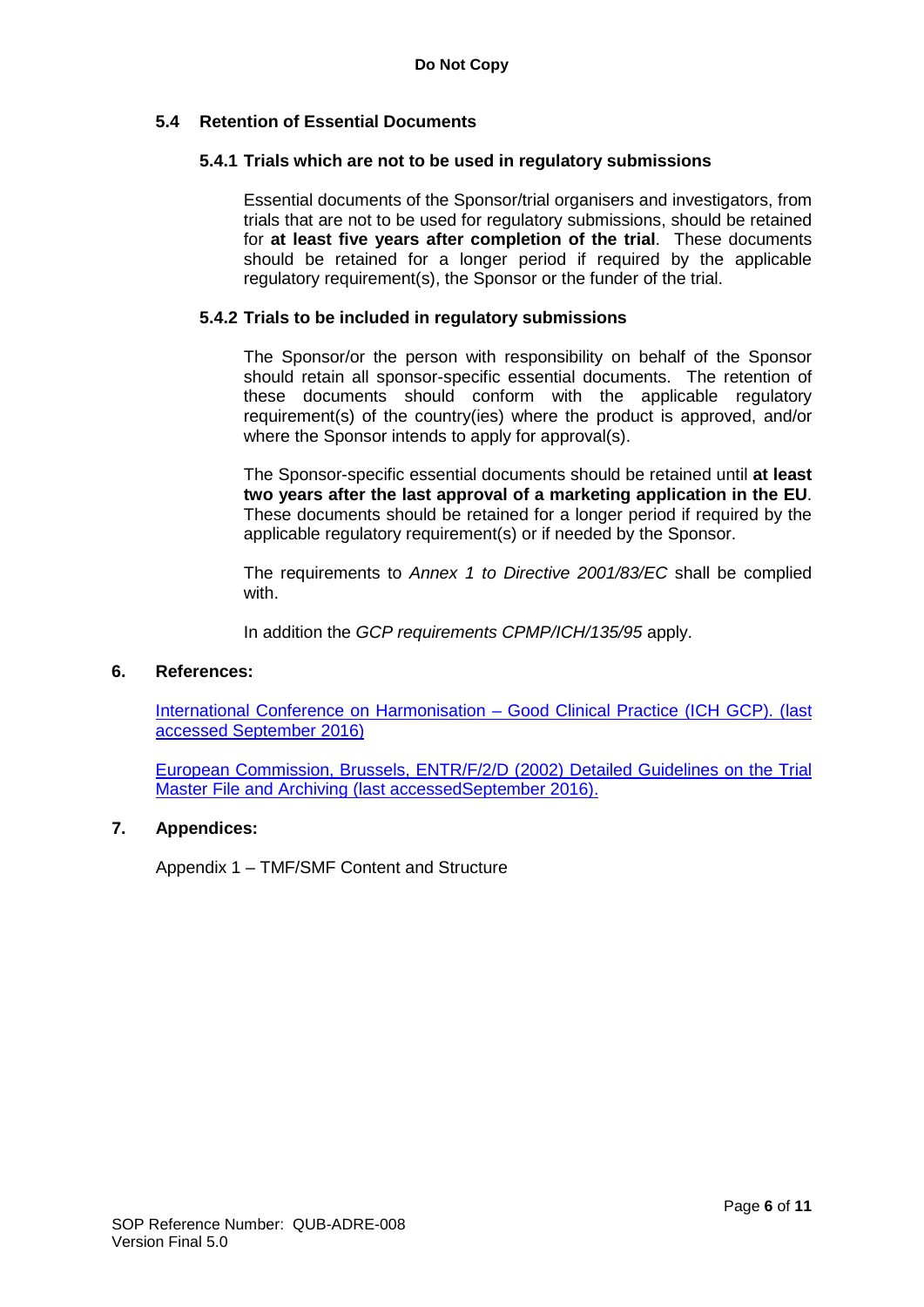#### QUB-ADRE-008 Appendix 1

# **QUEEN'S UNIVERSITY BELFAST**

# Essential Documents to be maintained with a TMF

|                                                       |                                                                     | Located in Files of |                         |
|-------------------------------------------------------|---------------------------------------------------------------------|---------------------|-------------------------|
| <b>Title of Document</b>                              | <b>Further Details</b>                                              | Chief               | Sponsor                 |
|                                                       |                                                                     | Investigator        |                         |
| 1. Protocol and Consent                               |                                                                     |                     |                         |
| Final, research protocol and amended protocols with   | To document the Chief Investigator and sponsor agreement to the     | X                   | X                       |
| version numbers                                       | protocol/amendment(s).                                              |                     |                         |
| Confirmation of peer review                           | To provide evidence that the scientific quality of the project has  | $\mathsf{X}$        | $\overline{X}$          |
|                                                       | been independently assessed.                                        |                     |                         |
| Example of Informed Consent Form and any amendments   | To provide evidence of how informed consent will be logged.         | X.                  | X                       |
| Examples of any other written information provided to | To document that research subjects will be given sufficient written | X                   | $\overline{\mathsf{X}}$ |
| subjects and any updates                              | information (content and wording) to enable them to give fully      |                     |                         |
|                                                       | informed consent. It should also include any documents the          |                     |                         |
|                                                       | subject needs to complete themselves e.g. diary cards, patient      |                     |                         |
|                                                       | handbook, questionnaire.                                            |                     |                         |
| Copy of advertisement for subject recruitment and any | To document that recruitment measures are appropriate and not       | X                   | X                       |
| amendments                                            | coercive.                                                           |                     |                         |
| Copy of any letter/information for a patients GP or   |                                                                     | X                   | X                       |
| consultant                                            |                                                                     |                     |                         |
| Investigator's Brochure and updates                   | To document that relevant and current scientific information about  | $\mathsf{X}$        |                         |
|                                                       | a medicinal product has been provided to Investigators (for         |                     |                         |
|                                                       | example, by the Chief Investigator to Principal Investigators in    |                     |                         |
|                                                       | multi-centre trials)                                                |                     |                         |
| 2. Ethics                                             |                                                                     |                     |                         |
| Final Ethics Application and any amendments           |                                                                     | X                   | X                       |
| Ethics favourable opinion letter(s).                  | To document that the trial has received Ethics Committee            | $\mathsf{X}$        | X                       |
|                                                       | approval and to identify the version number and date(s) of the      |                     |                         |
|                                                       | approved documents. Approvals to any amendments need to be          |                     |                         |
|                                                       | stored alongside originals.                                         |                     |                         |
| Ethics Committee composition where study was approved | To document that the Ethics Committee is constituted in             | $\sf X$             | X                       |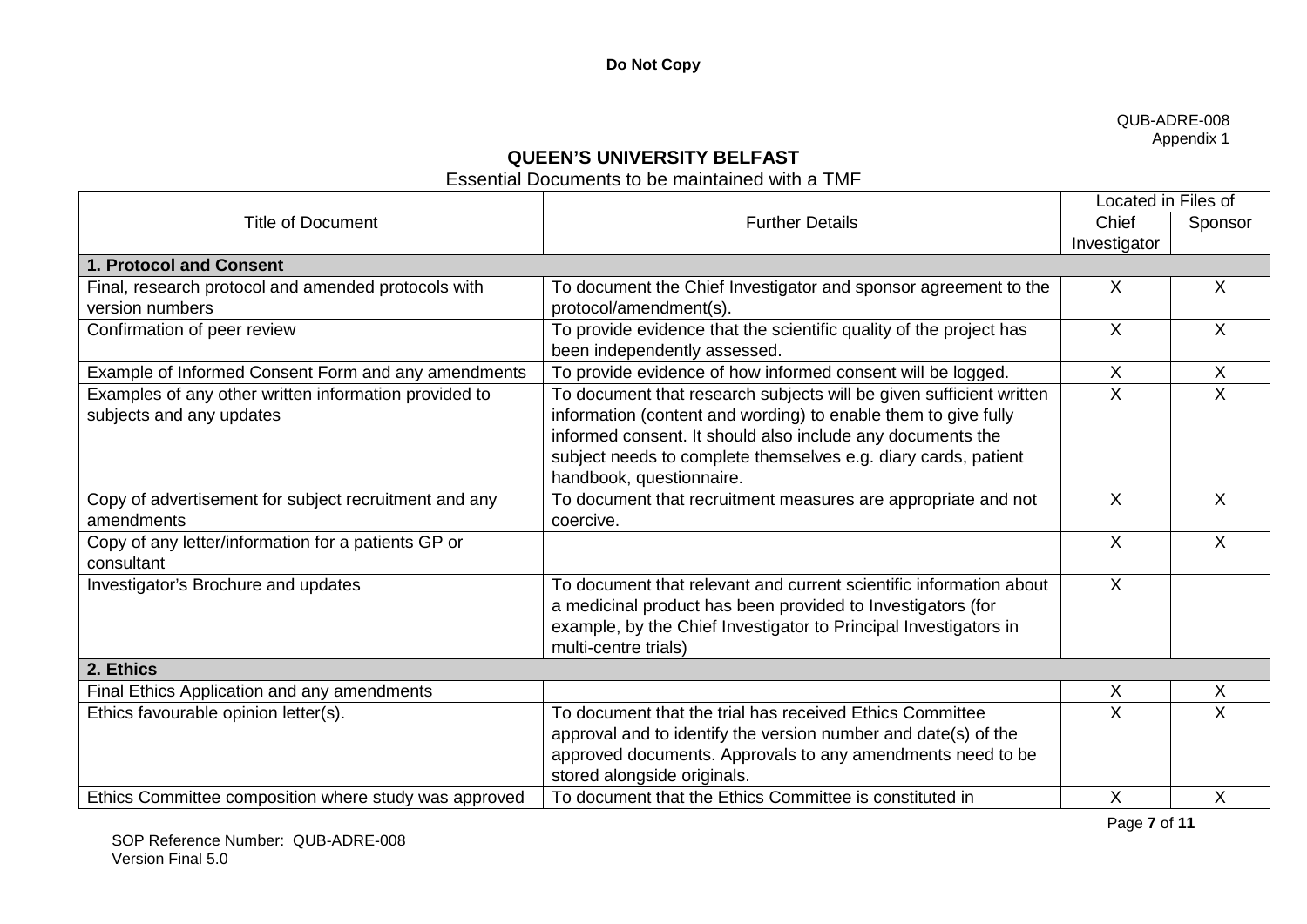| (if not already included in ethics approval letter)                                                | agreement with GCP. NB. All NHS Ethics Committees that are<br>approving clinical trials encompassed by the Clinical Trials<br>Regulations will have been granted "authorized" status from the<br>National Research Ethics Service, NRES (formerly COREC) and<br>will therefore work in compliance with GCP. |                         |                           |
|----------------------------------------------------------------------------------------------------|-------------------------------------------------------------------------------------------------------------------------------------------------------------------------------------------------------------------------------------------------------------------------------------------------------------|-------------------------|---------------------------|
| Any Ethics Correspondence                                                                          |                                                                                                                                                                                                                                                                                                             | $\mathsf{X}$            | X                         |
| <b>Ethics Reports</b>                                                                              | For example, annual reports, safety reports, final report by CI                                                                                                                                                                                                                                             | $\overline{X}$          | $\mathsf{X}$              |
| 3. Research and Development                                                                        |                                                                                                                                                                                                                                                                                                             |                         |                           |
| Trust and R&D application form and approval letter                                                 | To document that the trial has received local R&D office approval<br>where the research is being conducted and access to patients in<br>their care as applicable.                                                                                                                                           | $\mathsf{X}$            |                           |
| Copy of Trust Permissions                                                                          | To document that the trust has confirmed that the study has<br>approval to begin.                                                                                                                                                                                                                           | $\overline{X}$          | $\sf X$                   |
| Copy of financial information relating to the study (funding<br>application/award letter/costings) | To document that financial arrangements for the study are in<br>place.                                                                                                                                                                                                                                      | $\mathsf{X}$            | $X^*$                     |
| Insurance Statement (copy of certificate/letter/agreement)                                         | To document provisions to the subject(s) for any study-related<br>harm they might experience. This includes cover for negligent and<br>non-negligent harm.                                                                                                                                                  | X                       | $\boldsymbol{\mathsf{X}}$ |
| Copy of sponsor agreement and allocation of<br>responsibilities                                    | To document that a research sponsor has been identified to<br>ensure appropriate arrangements are in place for the initiation,<br>management and financing of the project.                                                                                                                                  | $\overline{X}$          | $\overline{X}$            |
| Copy of any signed agreement(s)/contracts between<br>involved parties                              | To document agreements and responsibilities for the preparation,<br>conduct and closure of the trial.                                                                                                                                                                                                       | $\overline{X}$          | $X^{\ast\ast}$            |
| 4. Regulatory                                                                                      |                                                                                                                                                                                                                                                                                                             |                         |                           |
| Regulatory Application Form(s) (if applicable)                                                     | e.g. MHRA, PIAG                                                                                                                                                                                                                                                                                             | X                       | $\boldsymbol{\mathsf{X}}$ |
| Regulatory Authorisation(s) (if applicable)                                                        | To document that appropriate authorisation by the Regulatory<br>Authority (such as, MHRA, PIAG) has been issued prior to the<br>project commencing.                                                                                                                                                         | $\overline{\mathsf{x}}$ | $\overline{\mathsf{x}}$   |
| Copy of any correspondence with Regulatory Authority.                                              | To document that due consideration was afforded to the<br>legislation throughout the conduct of the trial                                                                                                                                                                                                   | $\mathsf{X}$            | $\sf X$                   |
| 5. Correspondence (except Trust and Ethics)                                                        |                                                                                                                                                                                                                                                                                                             |                         |                           |
| Relevant written correspondence                                                                    | i.e. letters, meeting notes and minutes, records of telephone                                                                                                                                                                                                                                               | X.                      | X                         |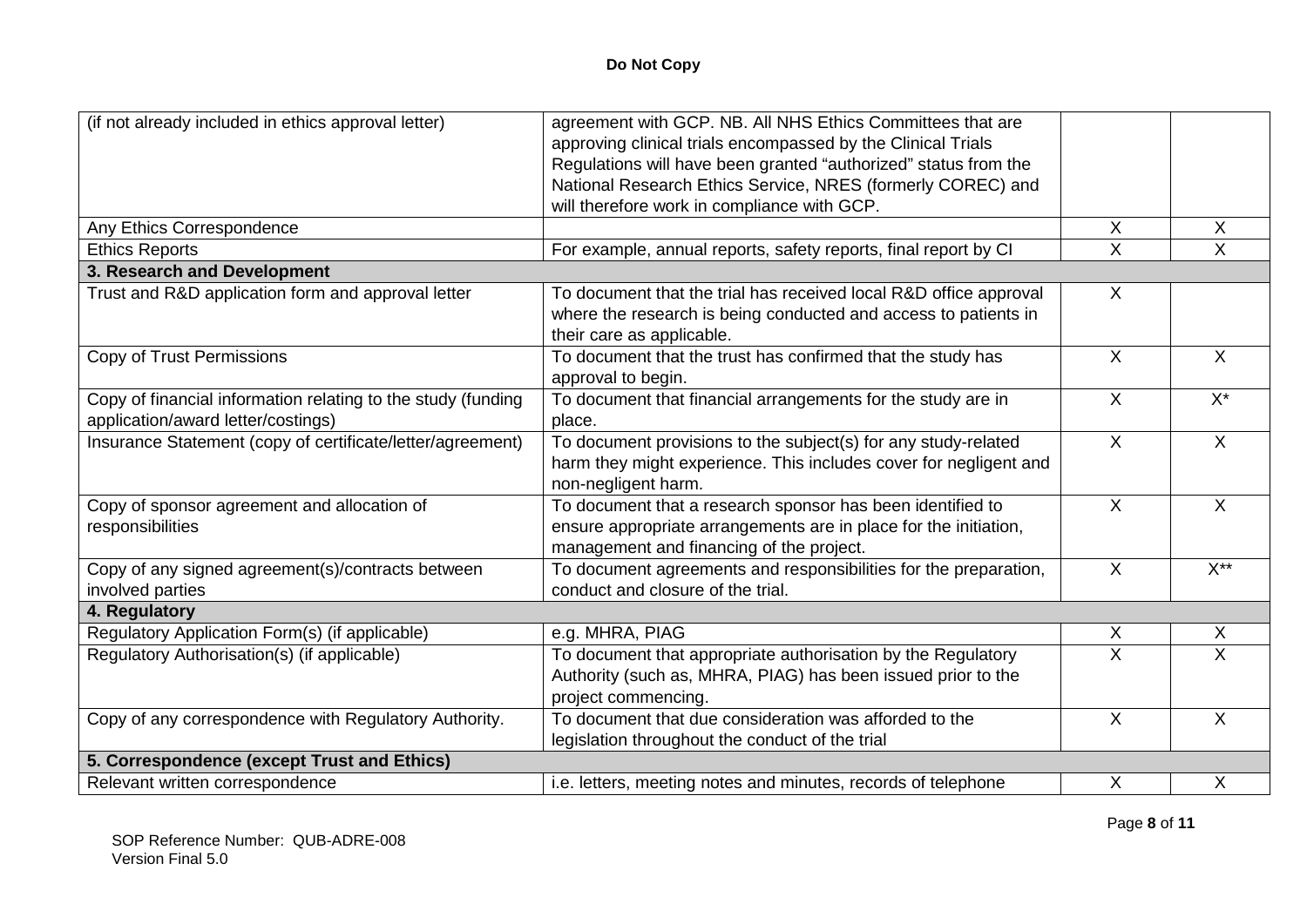|                                                               | conversations, emails.                                               |                         |   |
|---------------------------------------------------------------|----------------------------------------------------------------------|-------------------------|---|
| 6. Research Team - Staff and Training                         |                                                                      |                         |   |
| Signed and dated CVs evidencing the qualifications of         | To document the qualifications and eligibility of the CI/PI(s) and   | X.                      | X |
|                                                               |                                                                      |                         |   |
| Chief Investigator/research team (or other relevant           | any key members of the research team to conduct the study, or to     |                         |   |
| documents)                                                    | provide medical supervision of subjects.                             |                         |   |
| Delegation of duty log                                        | To document roles and responsibilities of staff for the study        | $\mathsf{X}$            |   |
| Staff training records                                        | To document any study specific training or general competency        | $\overline{\mathsf{x}}$ |   |
|                                                               | training each member of the research team has undertaken             |                         |   |
| Signature log                                                 | To document signatures and initials of ALL persons authorised to     | $\overline{X}$          |   |
|                                                               | make entries or corrections in the CRF                               |                         |   |
| Honorary Contracts for non-NHS Trust staff                    |                                                                      | $\mathsf{X}$            |   |
| 7. Participant Information                                    |                                                                      |                         |   |
| Copies of original informed consent forms signed by each      | This must include those forms from any screening failures            | X                       |   |
| project participant                                           |                                                                      |                         |   |
| Master randomisation list                                     | To document the actual randomisation of the trial subjects to        | $\sf X$                 |   |
|                                                               | different treatment arms                                             |                         |   |
| Subject screening log                                         | Required to identify all subjects who entered pre-trial screening    | $\overline{X}$          |   |
|                                                               | even if they were not entered into the study. Document reasons       |                         |   |
|                                                               | for non-entry as appropriate.                                        |                         |   |
| Subject ID code list                                          | To document that the CI/PI keeps a confidential list of all subjects | $\overline{X}$          |   |
|                                                               | allocated to trial numbers on enrolling in the trial.                |                         |   |
| Subject enrolment log                                         | To document the chronological enrolment of subjects into the trial   | $\mathsf{X}$            |   |
| <b>8. Data Collection</b>                                     |                                                                      |                         |   |
| Sample Case Report Form and completion guidance               | To document how the Case Report Forms will record information.       | X                       |   |
| Record of retained body fluids/tissue samples (if any)        | To document the location of any retained samples if assays need      | $\overline{X}$          |   |
|                                                               | to be repeated                                                       |                         |   |
| Normal laboratory reference ranges for any tests used or      | To document the normal values and/or reference ranges of eth         | $\mathsf{X}$            |   |
| medical/technical procedures included in protocol (includes   | test results                                                         |                         |   |
| central labs)                                                 |                                                                      |                         |   |
| Lab/technical procedures/tests certification or accreditation | To document competence of the facility to perform required test(s)   | $\mathsf{X}$            |   |
|                                                               | and support reliability of results.                                  |                         |   |
| Copies of calibration records for technical equipment         |                                                                      | $\sf X$                 |   |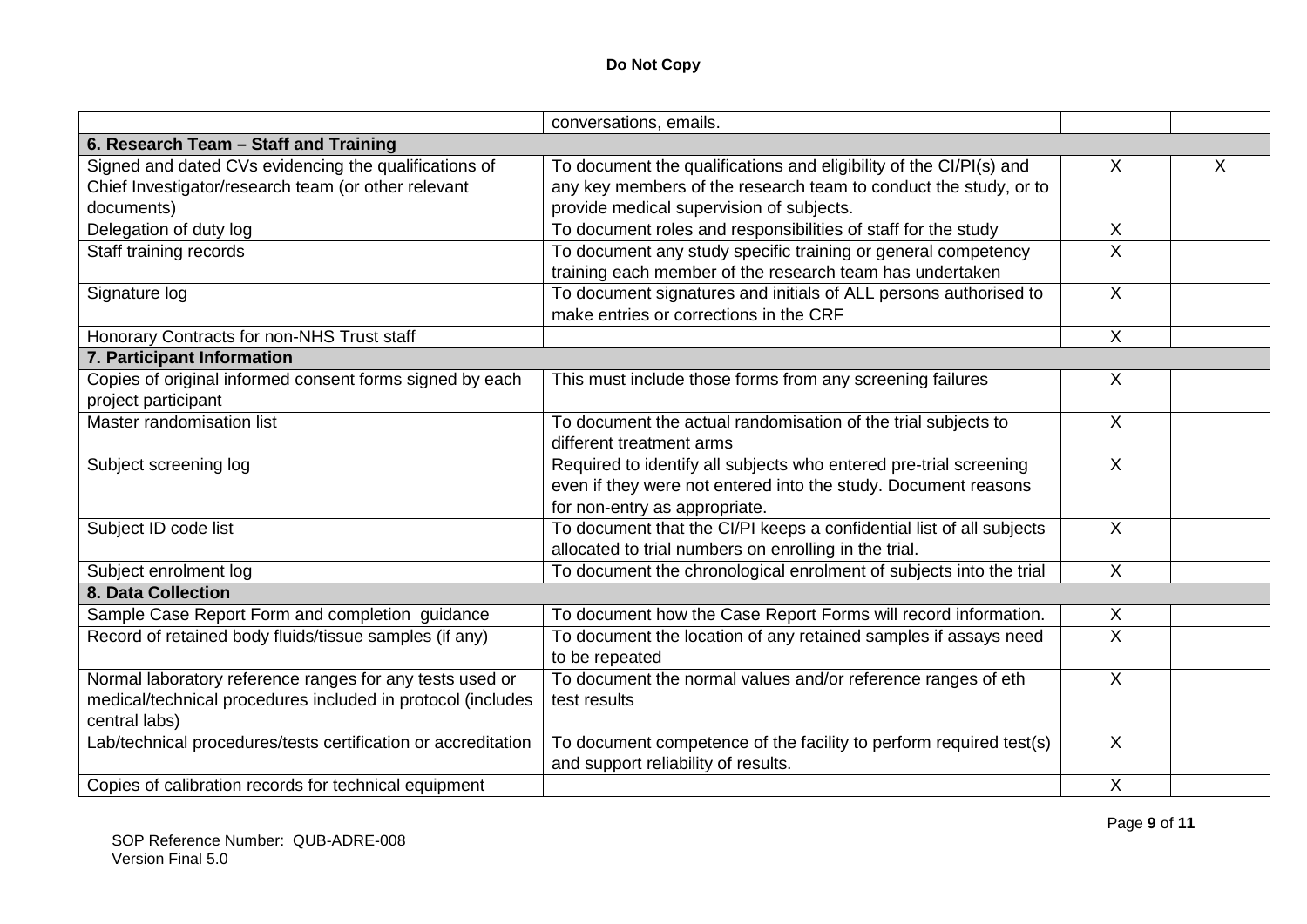| 9. Serious Adverse Events                               |                                                                            |                |                |
|---------------------------------------------------------|----------------------------------------------------------------------------|----------------|----------------|
| Sample SAE form and copy of reporting procedures        | Required for all IMPs                                                      | X              |                |
| Completed SAE forms (if not included in the Case Report | Required for all IMPs                                                      | $\sf X$        | $\mathsf{X}$   |
| Forms)                                                  |                                                                            |                |                |
| Copies of correspondence from CI to Sponsor/Regulatory  | Required for all IMPs                                                      | $\overline{X}$ | $\overline{X}$ |
| Authority(ies) (e.g. MHRA, Ethics) reporting SAEs       |                                                                            |                |                |
| Safety reports                                          | Required for all IMPs                                                      | $\mathsf{X}$   | $\mathsf{X}$   |
| 10. Pharmacy/Product Related                            |                                                                            |                |                |
| Instructions for handling of IMP(s) and trial related   | Required for all IMPs. To document instructions needed to ensure           | $\sf X$        |                |
| material(s) (if not included in the protocol)           | proper storage, packaging, dispensing and disposal of IMP(s)               |                |                |
| Sample label for IMP(s)                                 | Required for all IMPs. To document compliance with labelling               | $\overline{X}$ |                |
|                                                         | regulations (EU Good Manufacturing Practice (GMP) Directive)               |                |                |
|                                                         | and appropriate instructions provided to the subject.                      |                |                |
| Shipping records for IMP(s)                             | Required for all IMPs. To document shipment dates, batch                   | $\overline{X}$ |                |
|                                                         | numbers and methods of shipment of IMP(s) and trial-related                |                |                |
|                                                         | materials and for tracking of product batch, review of the shipping        |                |                |
|                                                         | conditions and accountability.                                             |                |                |
| Certificate(s) of analysis of IMP(s) shipped            | Required for all IMPs. To document the identity, purity and                | $\overline{X}$ |                |
|                                                         | strength of any IMP(s) to be used in the trial.                            |                |                |
| Decoding procedures for blinded trials                  | Required for all IMPs. To document How, in the case of an                  | $\overline{X}$ |                |
|                                                         | emergency, identity of blinded IMP can be revealed without                 |                |                |
|                                                         | breaking the blind for the remaining subjects' treatment.                  |                |                |
| IMP accountability at site                              | Required for all IMPs                                                      | $\overline{X}$ |                |
| IMP(s) destruction record(s)                            | Required for all IMPs. To document the destruction of any unused           | $\sf X$        |                |
|                                                         | IMP(s)                                                                     |                |                |
| 11. Monitoring and Audit                                |                                                                            |                |                |
| Record(s) of all monitoring and audit reports           | This could include a pre-trial report which documents the                  | X              | X              |
|                                                         | suitability of a site for conduct of the trial and also a trial initiation |                |                |
|                                                         | report which documents that trial procedures were reviewed with            |                |                |
|                                                         | the investigator and the study staff.                                      |                |                |
| Final close-out monitoring report                       | To document that activities required for the study at closeout are         | $\sf X$        | $\mathsf{X}$   |